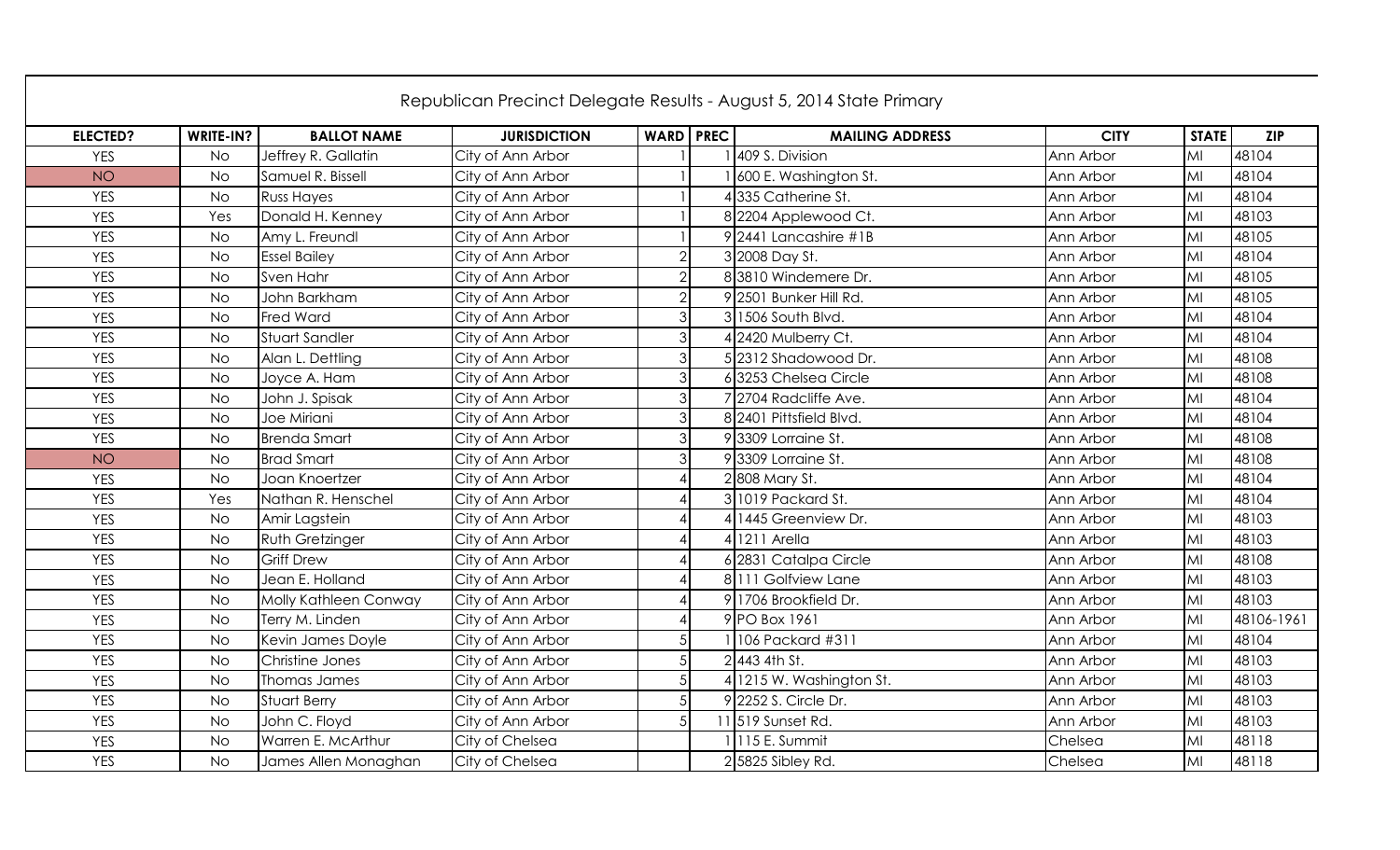| YES        | <b>No</b>  | Lucy M. Crossey          | City of Saline          |                | 547 Sycamore Circle        | Saline            | MI | 48176 |
|------------|------------|--------------------------|-------------------------|----------------|----------------------------|-------------------|----|-------|
| <b>YES</b> | <b>No</b>  | Eunice Frey-Dobbs        | City of Saline          |                | 21357 Woodland Ct.         | Saline            | MI | 48176 |
| <b>YES</b> | <b>YES</b> | Gerald N. Austin         | City of Saline          |                | 2217 W.Russell St.         | Saline            | MI | 48176 |
| YES        | <b>YES</b> | Jan E. Austin            | City of Saline          |                | 2217 W.Russell St.         | Saline            | MI | 48176 |
| YES        | <b>No</b>  | <b>Bob Wild</b>          | City of Saline          |                | 3 232 S. Ann Arbor St.     | Saline            | MI | 48176 |
| <b>YES</b> | <b>No</b>  | Kimberly S. Luckett      | City of Saline          |                | 3 194 Burwyck Park Dr.     | Saline            | MI | 48176 |
| <b>YES</b> | <b>No</b>  | Kyle Shields             | City of Saline          |                | 3 8900 Saline Milan Rd.    | Saline            | MI | 48176 |
| <b>YES</b> | <b>No</b>  | Matthew Schneider        | City of Saline          |                | 3 107 W. Henry St.         | Saline            | MI | 48176 |
| <b>YES</b> | <b>No</b>  | Rebecca Schneider        | City of Saline          |                | 3 107 W. Henry St.         | Saline            | MI | 48176 |
| <b>YES</b> | <b>No</b>  | David Raaflaub           | City of Ypsilanti       |                | 2432 Ainsworth Circle      | Ypsilanti         | MI | 48197 |
| <b>YES</b> | <b>No</b>  | Esther Jentzen           | City of Ypsilanti       |                | 3 112 S. Washington St.    | Ypsilanti         | MI | 48197 |
| <b>YES</b> | Yes        | Kim Hoppe                | City of Ypsilanti       | $\overline{2}$ | 1303 Grant St.             | Ypsilanti         | MI | 48197 |
| YES        | <b>No</b>  | <b>Matthew Phillips</b>  | City of Ypsilanti       |                | 3 1110 Sherman             | Ypsilanti         | MI | 48197 |
| <b>YES</b> | <b>No</b>  | Dave Parker              | City of Ypsilanti       | $\mathbf{3}$   | 434 N. Hamilton St. Apt. 2 | Ypsilanti         | MI | 48197 |
| <b>YES</b> | <b>No</b>  | John Donnelly            | City of Ypsilanti       | 3              | 2628 N. Prospect Rd.       | Ypsilanti         | MI | 48198 |
| <b>YES</b> | <b>No</b>  | Paulette Metoyer         | Township of Ann Arbor   |                | 467 Dhu Varren Rd.         | Ann Arbor         | MI | 48105 |
| <b>YES</b> | <b>No</b>  | Robert L. Baird          | Township of Ann Arbor   |                | 3990 Thornwood Ct.         | Ann Arbor         | MI | 48105 |
| <b>YES</b> | <b>No</b>  | <b>Ronald Weiser</b>     | Township of Ann Arbor   |                | 855 Colliston Rd.          | Ann Arbor         | MI | 48105 |
| <b>YES</b> | <b>No</b>  | <b>Andrew Fink</b>       | Township of Augusta     |                | 8051 Longmeadow Lane       | Ypsilanti         | MI | 48197 |
| <b>YES</b> | <b>No</b>  | Thomas R. Miller Sr.     | Township of Augusta     |                | 7311 Milan-Oakville Rd.    | Milan             | MI | 48160 |
| <b>YES</b> | Yes        | Dennis Chie              | Township of Augusta     |                | 28225 N. Morely Dr.        | Willis            | MI | 48191 |
| <b>YES</b> | Yes        | Janna D. Loechli         | Township of Augusta     |                | 38915 Talladay Rd.         | Willis            | MI | 48191 |
| <b>YES</b> | <b>No</b>  | <b>Brian Shelby</b>      | Township of Augusta     |                | 3 10121 Bunton             | Willis            | MI | 48191 |
| <b>YES</b> | <b>No</b>  | <b>Richard Deitering</b> | Township of Augusta     |                | 3 13080 Rawsonville        | <b>Belleville</b> | MI | 48111 |
| <b>YES</b> | <b>No</b>  | <b>Sherry Yale</b>       | Township of Augusta     |                | 3 9883 Willow Rd.          | Willis            | MI | 48191 |
| YES        | <b>No</b>  | Carley Kratz             | Township of Bridgewater |                | 13923 Sheridan Rd.         | Manchester        | MI | 48158 |
| <b>YES</b> | <b>No</b>  | Kristopher Bolan         | Township of Bridgewater |                | 11750 Hogan Rd.            | Clinton           | MI | 49236 |
| <b>YES</b> | <b>No</b>  | <b>Michael Meeks</b>     | Township of Bridgewater |                | 13531 Bemis Rd.            | Manchester        | MI | 48158 |
| <b>YES</b> | <b>No</b>  | John K. Taylor           | Township of Dexter      |                | 9146 Horseshoe Court       | Dexter            | MI | 48130 |
| <b>YES</b> | Yes        | <b>Gordon Darr</b>       | Township of Dexter      |                | 9500 Island Lake Road      | Dexter            | MI | 48130 |
| YES        | <b>No</b>  | Donald A. DeSmith        | Township of Dexter      |                | 2 13772 Island Lake Rd.    | Chelsea           | MI | 48118 |
| <b>YES</b> | <b>No</b>  | Douglas Wright           | Township of Dexter      |                | 14426 N. Lake Rd.          | Gregory           | MI | 48137 |
| YES        | <b>No</b>  | <b>Sherry Adair</b>      | Township of Dexter      |                | 13375 Noah Rd.             | Gregory           | MI | 48137 |
| <b>YES</b> | <b>No</b>  | John Hochstetler         | Township of Freedom     |                | 12800 Pfauss               | Manchester        | MI | 48158 |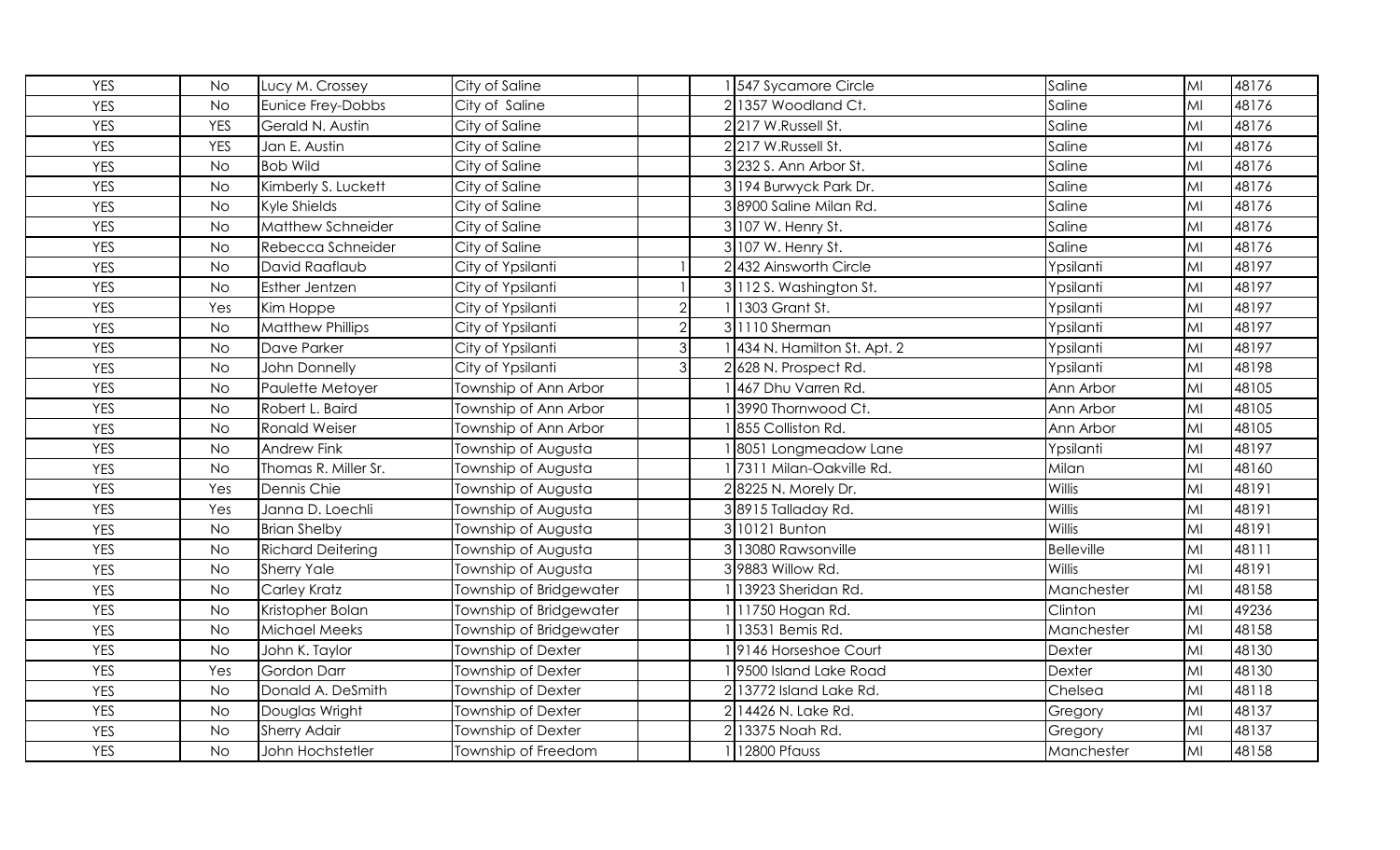| <b>YES</b> | <b>No</b>  | Ken Siler                                         | Township of Freedom           | 13175 E. Pleasant Lake Rd. | Manchester    | MI | 48158 |
|------------|------------|---------------------------------------------------|-------------------------------|----------------------------|---------------|----|-------|
| <b>YES</b> | <b>No</b>  | Marc Boone                                        | Township of Freedom           | 10032 W. Ellsworth Rd.     | Ann Arbor     | MI | 48103 |
| <b>YES</b> | <b>No</b>  | Barbara J. Issel                                  | Township of Lima              | 227 S. Dancer Rd.          | <b>Dexter</b> | MI | 48130 |
| <b>YES</b> | <b>No</b>  | George A. Merkel                                  | Township of Lima              | 13175 E. Old US 12         | Chelsea       | MI | 48118 |
| <b>NO</b>  | <b>No</b>  | <b>Gregory Marquis</b>                            | Township of Lima              | 8132 Gingko Way            | Dexter        | MI | 48130 |
| <b>YES</b> | <b>No</b>  | Jerry F. Martell                                  | Township of LIma              | 10190 Jackson Rd.          | Dexter        | MI | 48130 |
| <b>YES</b> | <b>No</b>  | Larry C. Grant                                    | Township of LIma              | 10067 Jackson Rd.          | Dexter        | MI | 48130 |
| <b>YES</b> | <b>No</b>  | Louis H. Issel                                    | Township of Lima              | 227 S. Dancer Rd.          | Dexter        | MI | 48130 |
| <b>YES</b> | <b>No</b>  | Teresa Reynhout                                   | Township of Lima              | PO Box 126                 | Chelsea       | MI | 48118 |
| <b>NO</b>  | <b>No</b>  | Jeffrey Simchak                                   | Township of Lima              | 2507 N. Lima Center Rd.    | Dexter        | MI | 48130 |
| <b>NO</b>  | <b>No</b>  | <b>Robert Paul Dick</b>                           | Township of Lima              | 736 S. Freer Rd.           | Chelsea       | MI | 48118 |
| <b>YES</b> | <b>No</b>  | David Aben                                        | Township of Lodi              | 7501 Sunset Ct.            | Saline        | MI | 48176 |
| <b>YES</b> | <b>No</b>  | Diane Bragg                                       | Township of Lodi              | 4840 Saline Waterworks Rd. | Saline        | MI | 48176 |
| <b>YES</b> | <b>No</b>  | <b>Thomas Frederick</b>                           | Township of Lodi              | 5092 Bethel Curch Rd.      | Saline        | MI | 48176 |
| <b>YES</b> | Yes        | Thomas J. Ciesicki                                | Township of Lodi              | 5599 Textile Rd.           | Saline        | MI | 48176 |
| <b>YES</b> | <b>No</b>  | James T. Low                                      | Township of Lodi              | 23431 Surrey Dr.           | Saline        | MI | 48176 |
| <b>YES</b> | <b>No</b>  | Wyckham Seelig                                    | Township of Lodi              | 2 2708 Aspen Ct.           | Ann Arbor     | MI | 48108 |
| <b>YES</b> | <b>No</b>  | Kent Charles Hyne                                 | Township of Lodi              | 34971 Waters Rd.           | Ann Arbor     | MI | 48103 |
| <b>YES</b> | <b>YES</b> | Johnathan Michael Kastanis Township of Manchester |                               | 610 E. Duncan St., #B12    | Manchester    | MI | 48158 |
| <b>YES</b> | <b>No</b>  | James C. Schiel                                   | Township of Manchester        | 2 7727 Sharon Hollow Rd.   | Manchester    | MI | 48158 |
| <b>YES</b> | <b>No</b>  | Randal Armour                                     | Township of Manchester        | 2 20630 Bowens Rd.         | Manchester    | MI | 48158 |
| <b>YES</b> | <b>No</b>  | <b>Rebekkah Pratt</b>                             | Township of Manchester        | 2 7727 Sharon Hollow Rd.   | Manchester    | MI | 48158 |
| <b>YES</b> | <b>No</b>  | Todd L. Reinhart                                  | Township of Manchester        | 2 17142 Nollar Lane        | Manchester    | MI | 48158 |
| <b>YES</b> | <b>No</b>  | Carlene Meyer                                     | Township of Northfield        | 28543 Dixboro Rd.          | South Lyon    | MI | 48178 |
| <b>YES</b> | <b>No</b>  | Len Chockley                                      | Township of Northfield        | 2 2665 5 Mile Rd.          | South Lyon    | MI | 48178 |
| <b>YES</b> | <b>No</b>  | Marlene Chockley                                  | Township of Northfield        | 2 2665 5 Mile Rd.          | South Lyon    | MI | 48178 |
| <b>YES</b> | <b>No</b>  | Dan Smith                                         | Township of Northfield        | 3328 N. Pointe Drive       | Whitmore Lake | MI | 48189 |
| <b>YES</b> | <b>No</b>  | Kenneth J. Dignan III                             | Township of Northfield        | 39210 Hillcrest Rd.        | Whitmore Lake | MI | 48189 |
| <b>YES</b> | <b>No</b>  | <b>Wendy Dignan</b>                               | Township of Northfield        | 39210 Hillcrest Rd.        | Whitmore Lake | MI | 48189 |
| <b>YES</b> | <b>No</b>  | Michael D. Tinaglia                               | Township of Pittsfield        | 23878 Sparrow Wood Drive   | Ann Arbor     | MI | 48108 |
| <b>YES</b> | <b>No</b>  | <b>Bill Bigler</b>                                | <b>Township of Pittsfield</b> | 34728 Azalea Dr.           | Ypsilanti     | MI | 48197 |
| <b>YES</b> | <b>No</b>  | Gayle McNally                                     | <b>Township of Pittsfield</b> | 34019 Woodcreek            | Ypsilanti     | MI | 48197 |
| <b>YES</b> | <b>No</b>  | Jay McNally                                       | Township of Pittsfield        | 34019 Woodcreek            | Ypsilanti     | MI | 48197 |
| <b>NO</b>  | <b>No</b>  | Jewell Mizell                                     | Township of Pittsfield        | 3 4254 Woodstream Dr.      | Ypsilanti     | MI | 48197 |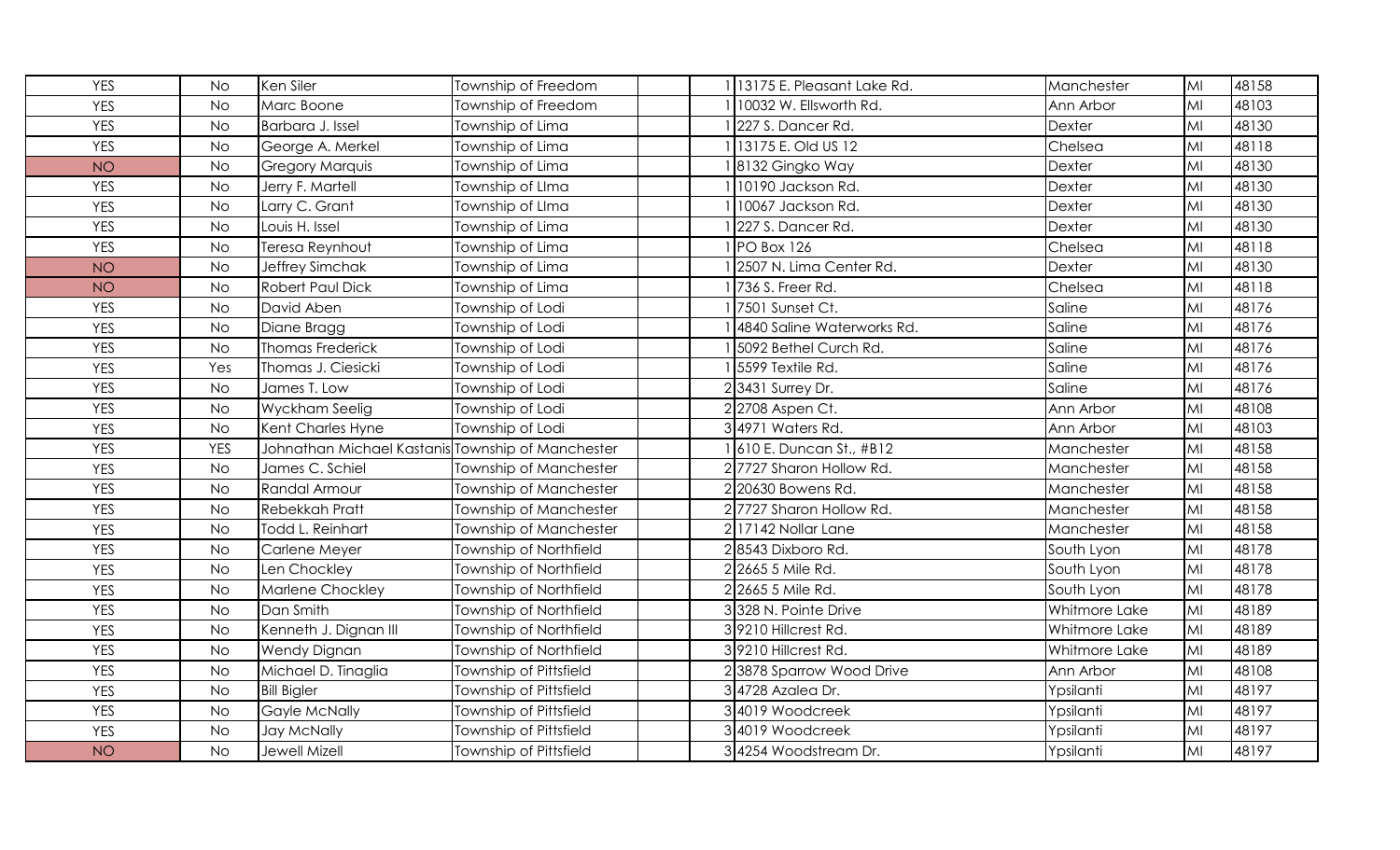| <b>YES</b> | <b>No</b> | Denise Magewick-Schlotz  | Township of Pittsfield | 6 6685 Crane Road                | Ypsilanti  | MI | 48197 |
|------------|-----------|--------------------------|------------------------|----------------------------------|------------|----|-------|
| <b>YES</b> | <b>No</b> | Sandra J. Weathers       | Township of Pittsfield | 64700 Ash Court                  | Ypsilanti  | MI | 48197 |
| <b>YES</b> | <b>No</b> | Stanley F. Watson        | Township of Pittsfield | 73756 Bridle Pass Court          | Ann Arbor  | Mi | 48108 |
| <b>YES</b> | <b>No</b> | <b>Barry Kenyon</b>      | Township of Pittsfield | 8 555 Briarwood Circle Suite 200 | Ann Arbor  | MI | 48108 |
| YES        | <b>No</b> | <b>Bob Bykowski</b>      | Township of Pittsfield | 8 1242 W. Bemis Rd.              | Saline     | MI | 48175 |
| <b>YES</b> | <b>No</b> | David B. Holden          | Township of Pittsfield | 8 1278 Warner Creek Dr.          | Saline     | MI | 48176 |
| <b>YES</b> | <b>No</b> | Jennifer Helmer          | Township of Pittsfield | 8 7600 Moon Road                 | Saline     | MI | 48176 |
| YES        | <b>No</b> | Tanya Keller             | Township of Pittsfield | 86949 Suncrest Dr.               | Saline     | MI | 48176 |
| <b>YES</b> | <b>No</b> | <b>Timothy Austin</b>    | Township of Pittsfield | 87597 Secretariat Dr.            | Saline     | MI | 48176 |
| <b>YES</b> | <b>No</b> | Jim Hood                 | Township of Pittsfield | 9 1980 Stonebridge Dr. N.        | Ann Arbor  | MI | 48108 |
| YES        | Yes       | <b>Bonnie Clare Cook</b> | Township of Salem      | 9085 Woodside Rd.                | Northville | MI | 48167 |
| <b>YES</b> | <b>No</b> | <b>David Trent</b>       | Township of Salem      | 8448 Stonegate Dr.               | Northville | MI | 48168 |
| <b>YES</b> | <b>No</b> | Marcia Van Fossen        | Township of Salem      | 7280 N. Dixboro Rd.              | Ann Arbor  | MI | 48105 |
| YES        | <b>No</b> | Philip Chinn Jr.         | Township of Salem      | 6633 Pontiac Trail               | South Lyon | MI | 48178 |
| YES        | <b>No</b> | Gregory J. Milne         | Township of Salem      | 2 58823 E. 8 Mile Rd.            | South Lyon | MI | 48178 |
| <b>YES</b> | <b>No</b> | Joana Rista              | Township of Salem      | 2 58823 E. 8 Mile Rd.            | South Lyon | MI | 48178 |
| YES        | <b>No</b> | JoAnn M. Heyl            | Township of Salem      | 26327 Wilderness Dr.             | South Lyon | MI | 48178 |
| <b>YES</b> | <b>No</b> | Robert Heyl              | Township of Salem      | 26327 Wilderness Dr.             | South Lyon | MI | 48178 |
| <b>YES</b> | <b>No</b> | Lawrence G. Petroskey    | Township of Salem      | 3 10988 Sherry Lane              | Plymouth   | MI | 48170 |
| <b>YES</b> | <b>No</b> | Maribeth Schmidt         | Township of Salem      | 36770 Spring Meadow Lane         | Plymouth   | MI | 48170 |
| <b>YES</b> | <b>No</b> | Sandra L. Petroskey      | Township of Salem      | 3 10988 Sherry Lane              | Plymouth   | MI | 48170 |
| <b>YES</b> | Yes       | Joshua Fink              | Township of Scio       | 3001 Inverness                   | Dexter     | Mi | 48130 |
| <b>YES</b> | <b>No</b> | James C. Fox             | Township of Scio       | 6896 Wellington Dr.              | Dexter     | MI | 48130 |
| YES        | <b>No</b> | Dorothy Lynn Phillips    | Township of Scio       | 3 3643 N. Maple Rd.              | Ann Arbor  | MI | 48105 |
| <b>YES</b> | <b>No</b> | William M. Gordon        | Township of Scio       | 3 4408 Corey Circle              | Ann Arbor  | MI | 48103 |
| <b>NO</b>  | <b>No</b> | Morgan Davis             | Township of Scio       | 3 5486 River Woods Court         | Dexter     | MI | 48130 |
| YES        | <b>No</b> | Mark Ouimet              | Township of Scio       | 43502 River Pines Drive          | Ann Arbor  | MI | 48103 |
| <b>YES</b> | Yes       | Pamela Josephine Dooley  | Township of Scio       | 44346 Jonas Marsh Lane           | Ann Arbor  | MI | 48103 |
| <b>YES</b> | <b>No</b> | <b>Hal Dotson</b>        | Township of Scio       | 5 150 S. Staebler Rd. #884       | Ann Arbor  | MI | 48103 |
| <b>YES</b> | <b>No</b> | Janice M. Hesse          | Township of Scio       | 5 6655 Jackson Rd. Unit 151      | Ann Arbor  | MI | 48103 |
| <b>NO</b>  | <b>No</b> | Ken Lineweaver           | Township of Scio       | 5 6655 Jackson Rd. Unit 280      | Ann Arbor  | MI | 48103 |
| <b>YES</b> | <b>No</b> | James Corey              | Township of Scio       | 6 6007 Gabrielle Ave.            | Ann Arbor  | MI | 48103 |
| <b>YES</b> | <b>No</b> | Lisa Gubaci-Root         | Township of Scio       | 1173 Glen Ct.                    | Ann Arbor  | MI | 48103 |
| <b>NO</b>  | <b>No</b> | Stelian Bizgu            | Township of Scio       | 61463 Strieter Rd.               | Ann Arbor  | MI | 48103 |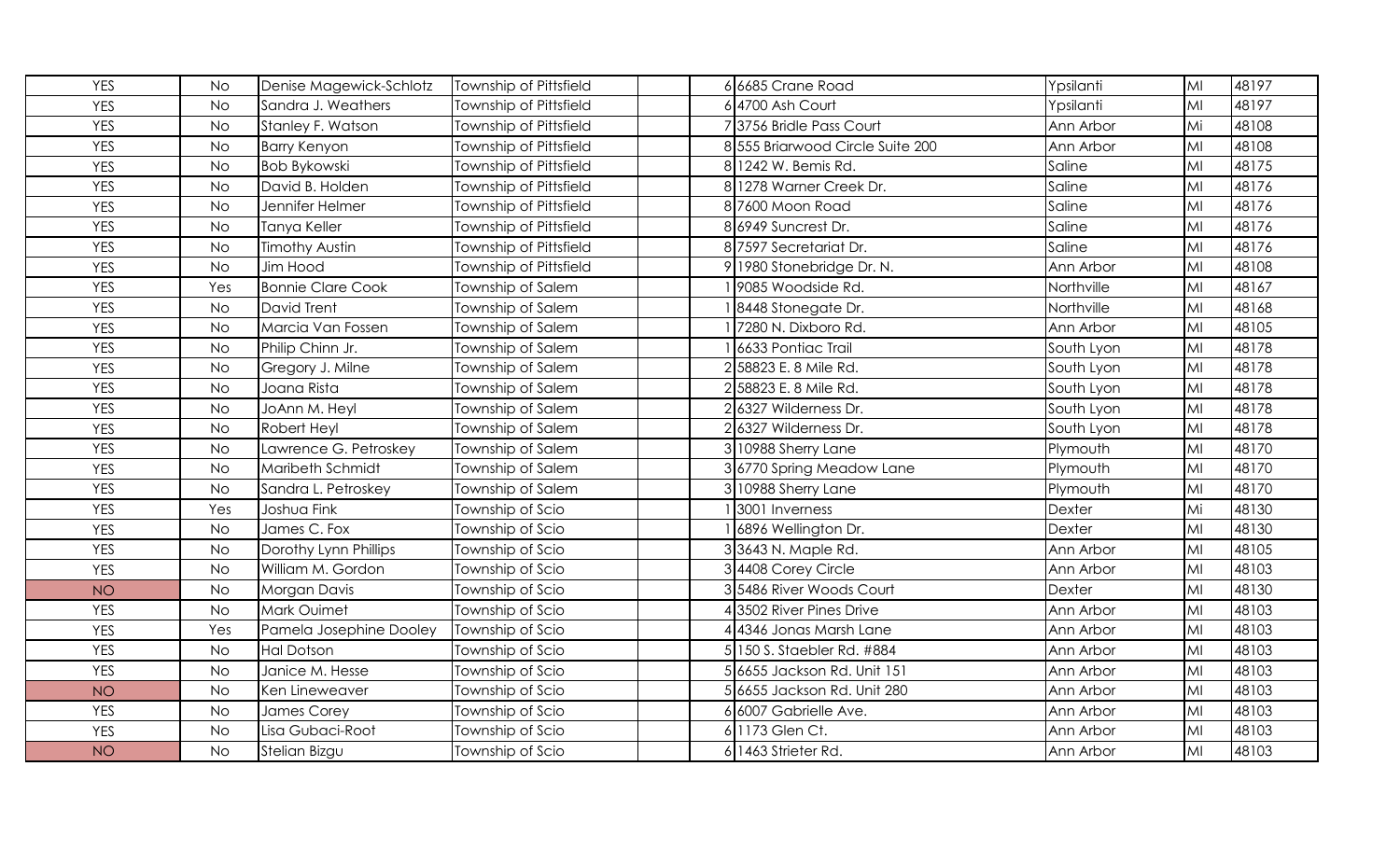| <b>NO</b>  | <b>No</b> | Mariana Bizgu            | Township of Scio            | 61463 Strieter Rd.                      | Ann Arbor         | MI | 48103 |
|------------|-----------|--------------------------|-----------------------------|-----------------------------------------|-------------------|----|-------|
| <b>YES</b> | <b>No</b> | <b>Daniel Davison</b>    | Township of Scio            | 7 2781 Sagebrush Circle Apt. 202        | Ann Arbor         | MI | 48103 |
| <b>YES</b> | <b>No</b> | Lawrence A. Murphy       | Township of Scio            | 71176 Bandera Dr.                       | Ann Arbor         | MI | 48103 |
| <b>YES</b> | <b>No</b> | Rose Ryan                | Township of Scio            | 7 1593 Scio Ridge Rd.                   | Ann Arbor         | MI | 48103 |
| <b>YES</b> | <b>No</b> | W. David Adamson         | Township of Scio            | 8 4596 Countryside Ct.                  | Ann Arbor         | MI | 48103 |
| <b>YES</b> | <b>No</b> | <b>Mark Perry</b>        | Township of Scio            | 9 760 Eltham Ct.                        | Ann Arbor         | MI | 48103 |
| <b>YES</b> | <b>No</b> | Gerard J. Guysky         | Township of Sharon          | 17355 Grass Lake Rd.                    | Grass Lake        | MI | 49240 |
| <b>YES</b> | <b>No</b> | <b>Matthew Davids</b>    | Township of Sharon          | 18415 Wingate Rd.                       | Manchester        | MI | 48158 |
| <b>YES</b> | <b>No</b> | Robert Guysky            | Township of Sharon          | 17335 Grass Lake Rd.                    | <b>Grass Lake</b> | MI | 49240 |
| <b>YES</b> | <b>No</b> | Amy Kilbourne            | Township of Superior        | 4860 Washtenaw Ave. Suite I-141 Dept. B | Ann Arbor         | MI | 48108 |
| <b>YES</b> | <b>No</b> | <b>Edward Post</b>       | Township of Superior        | 4860 Washtenaw Ave. Suite I-141 Dept. G | Ann Arbor         | MI | 48108 |
| <b>YES</b> | <b>No</b> | Michele Czupinski        | <b>Township of Superior</b> | 28414 Barrington                        | Ypsilanti         | MI | 48198 |
| <b>YES</b> | <b>No</b> | <b>Christian Burke</b>   | Township of Superior        | 49225 Arlington Drive                   | Ypsilanti         | MI | 48198 |
| <b>YES</b> | <b>No</b> | Kevin Jardine            | Township of Superior        | 4 1515 Ridge Rd. #74                    | Ypsilanti         | MI | 48198 |
| <b>NO</b>  | <b>No</b> | Carolyn Jardine          | Township of Superior        | 4 1515 Ridge Rd. #74                    | Ypsilanti         | MI | 48198 |
| <b>YES</b> | <b>No</b> | <b>Belinda Szmytke</b>   | Township of Superior        | 5 9980 Joy Rd.                          | Plymouth          | MI | 48170 |
| <b>YES</b> | <b>No</b> | Rob Steele               | Township of Superior        | 5 1865 Superior Rd.                     | Ypsilanti         | MI | 48198 |
| <b>YES</b> | <b>No</b> | <b>Steven Poling</b>     | Township of Superior        | 53421 Stewart Ct.                       | Ypsilanti         | MI | 48198 |
| <b>YES</b> | <b>No</b> | Zach Brown               | Township of Superior        | 52016 Valleyview Dr.                    | Ann Arbor         | MI | 48105 |
| <b>YES</b> | <b>No</b> | Cindy Fischhaber         | Township of Sylvan          | 20370 Jerusalem                         | Chelsea           | MI | 48118 |
| <b>YES</b> | <b>No</b> | Joseph L. Daly           | Township of Sylvan          | 3855 Queen Oaks Dr.                     | Chelsea           | MI | 48118 |
| <b>YES</b> | <b>No</b> | Linda Merkel Hahn        | Township of Sylvan          | 20232 Scio Chuch Rd.                    | Chelsea           | MI | 48118 |
| <b>YES</b> | <b>No</b> | <b>Patrick Zieske</b>    | Township of Sylvan          | 18799 Bush Rd.                          | Chelsea           | MI | 48118 |
| <b>YES</b> | <b>No</b> | Abbie-Jo Wilcox          | <b>Township of Webster</b>  | 6316 Scully Rd.                         | Dexter            | MI | 48130 |
| <b>YES</b> | <b>No</b> | David Nielsen            | Township of Webster         | 8000 Apple Creek                        | Whitmore Lake     | MI | 48189 |
| <b>YES</b> | <b>No</b> | Ryan A. Wilcox           | Township of Webster         | 6316 Scully Rd.                         | Dexter            | MI | 48130 |
| <b>YES</b> | <b>No</b> | Sam Collier              | Township of Webster         | 4990 Hidden Brook Lane                  | Ann Arbor         | MI | 48105 |
| <b>YES</b> | <b>No</b> | Charles William Kauffman | Township of Webster         | 29669 Hermitage Way                     | Whitmore Lake     | MI | 48189 |
| <b>YES</b> | <b>No</b> | Karl V. Fink             | Township of Webster         | 27457 Mast Rd.                          | Dexter            | MI | 48130 |
| <b>YES</b> | <b>No</b> | Dennis Linder            | Township of Webster         | 34410 Dexter-Pinckney Rd.               | Dexter            | MI | 48130 |
| <b>YES</b> | <b>No</b> | Kathlene Costello        | Township of Webster         | 37783 Fischers Way                      | Dexter            | MI | 48130 |
| <b>YES</b> | <b>No</b> | Patrick J. McNally       | Township of Webster         | 37648 Beebalm Ct.                       | Dexter            | MI | 48130 |
| <b>YES</b> | <b>No</b> | Adam de Angeli           | Township of York            | 11500 Carpenter Rd. #1                  | Milan             | MI | 48160 |
| <b>YES</b> | <b>No</b> | William Mc Afee          | Township of York            | 9080 Dorado Ct.                         | Milan             | MI | 48160 |